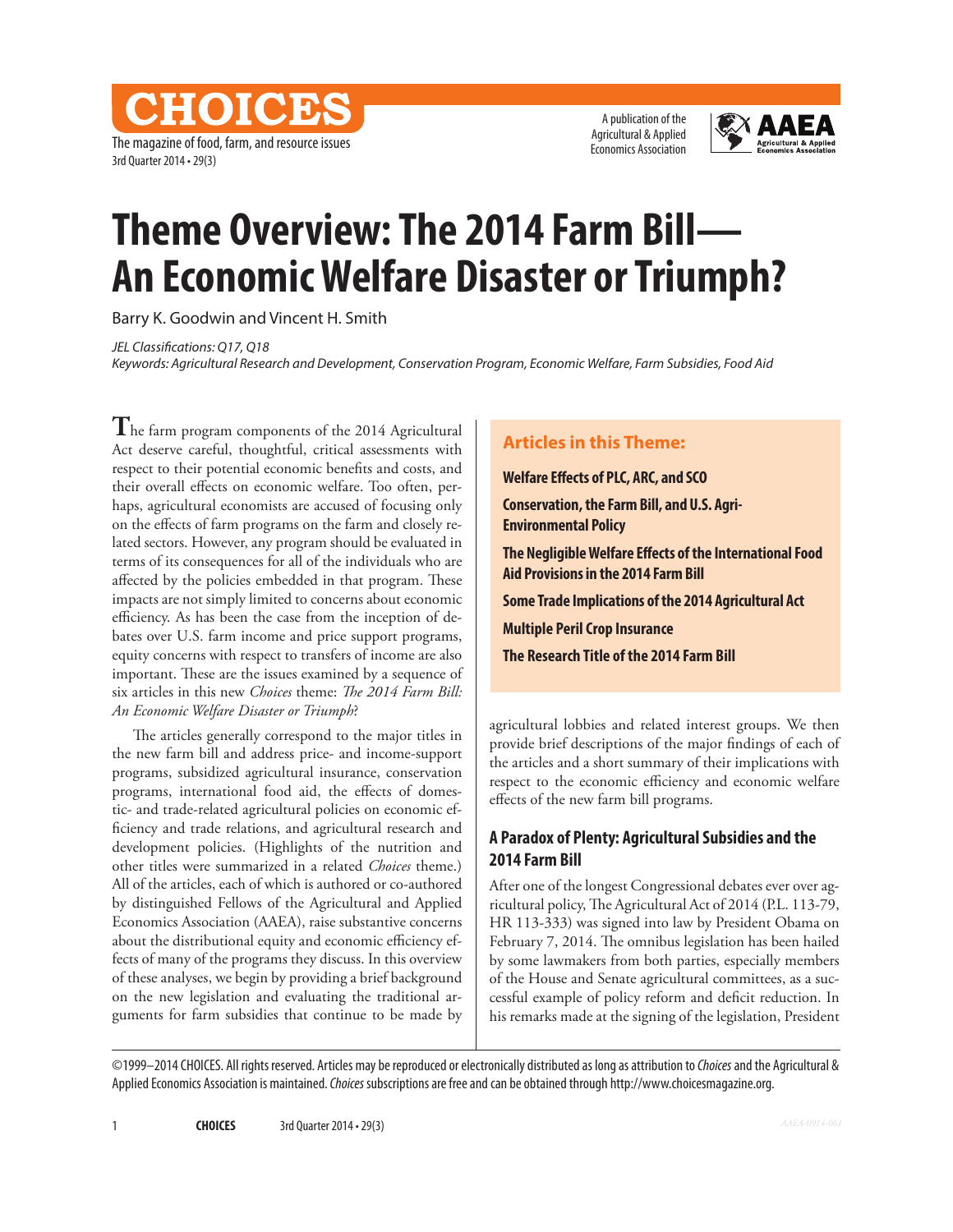Obama paradoxically pointed out that "those at the very top of the economic pyramid are doing better than ever, but the average American's wages, salaries, incomes haven't risen in a very long time…a lot of Americans are working harder and harder just to get by." While the merits of this statement can be debated, it seems rather perverse in light of the fact that some of the wealthiest individuals in the economy are among the major winners of this windfall of subsidies, and the so-called budget deficit reduction aspects of the legislation are for, the most part, achieved through a notional \$8.7 billion in cuts to food stamp recipients over a ten year time horizon.

The Congressional Budget Office (CBO) has scored the 10-year cost of the legislation at nearly \$1 trillion. However, those cost estimates are based on long-run price projections. If prices fall, as they have recently done, and remain at low levels, the actual cost of the legislation could be far more than what has been projected by CBO. The political dynamics underlying this rare example of bipartisan legislation are showing signs of changing and rhetorical arguments regarding the necessity of subsidies to "save the family farm" are wearing thin. House Republicans attempted bigger farm program spending cuts and proposed separating nutritional assistance from farm subsidies—a change that would make passage of such an immense bundle of subsidies much more difficult.

The conventional wisdom underlying farm subsidies is built on a number of key assertions. Farms are assumed to be at an unfavorable financial position relative to non-farm small businesses. They are asserted to face more financial leverage and a higher probability of bankruptcy than do non-farm businesses. And farm households are often assumed to have less wealth and lower incomes than other households. The standard pro-farm policy rhetoric also typically claims that subsidies are needed to save small family farms. Farm subsidies are also often asserted to be important rural development mechanisms.

The intangible need to use subsidies to "save the family farm" has resonated well with the taxpaying-public and policymakers have appealed to this conventional wisdom to keep farm program subsidies flowing. However, the conventional wisdom is based on a paradigm that is, at best, a relic of history and the assertions that are often put forward to argue for billions of dollars in taxpayer subsidies are false in almost every case.

The fact is that U.S. agriculture is largely comprised of family farms that are made up of households that are far wealthier and that enjoy higher incomes than is the case for the overall non-farm economy. The U.S. Department of Agriculture (USDA) considers 98% of U.S. farms to have "high wealth," which is defined as household wealth greater than the median level for the economy as a whole. Farm households have realized substantially higher median incomes than has the typical U.S. household. In 2012, the USDA estimates that the median farm household realized an income of \$68,298, 34% higher than the median total income of \$51,017 received by all U.S. households (USDA Economic Research Service, 2014).

Like most small business owners, U.S. farmers depend on borrowed capital. However, the leverage ratio (debts over assets) of farms has fallen to less than 10%, which represents an all-time low. In contrast, the U.S. Department of Commerce (USDC) reported that U.S. households had an average leverage ratio of about 29% in 2010 (USDC, 2012). Between 2010 and 2013, net farm income rose from \$78 billion to \$130.5 billion. Projections for 2014 indicate a fall in net income to \$95.8 billion, a decrease fuelled by lower crop prices, which

is still 23% higher than in 2010. The Environmental Working Group (2014) reports that the top 20% of farm payment recipients received 89% of all farm subsidy payments over the period 1995-2012. Over the same period, 25% of all farm program payments went to only 1% of all recipients. Clearly, farm programs work especially well for households at the top of President Obama's economic pyramid.

In addition to the significant cuts to nutritional assistance, the legislation eliminated direct payments, which were made to farms without regard to their current production. Instead, crop insurance subsidies were significantly expanded and farmers are now allowed to choose from a suite of programs that serve to eliminate nearly all of the financial risk from farming. These insurance programs have a rather perverse feature of increasing the revenue guarantee to farmers when times are good. Higher prices yield higher guarantees and a drop in prices such as the one we are currently experiencing may trigger very significant taxpayer outlays.

Despite the rhetoric they use in public, agricultural policymakers and the farm lobbies are clearly well aware of these basic facts. The agricultural lobby is one of the most effective in securing subsidies. Higher cash rents and land values suggest that landowners, many of whom have little direct connection to production agriculture, are significant beneficiaries of subsidy payments. Likewise, the extensive crop insurance industry, which is paid significant subsidies to operate crop insurance programs and afforded risk-sharing terms that one would never find in private insurance lines, also receives a significant share of taxpayer outlays on subsidies. As a concept, insurance sounds like a reasonable approach to providing farmers with a farm safety net. However, with premium subsidies of 65%, the typical farmer receives over \$1.90 in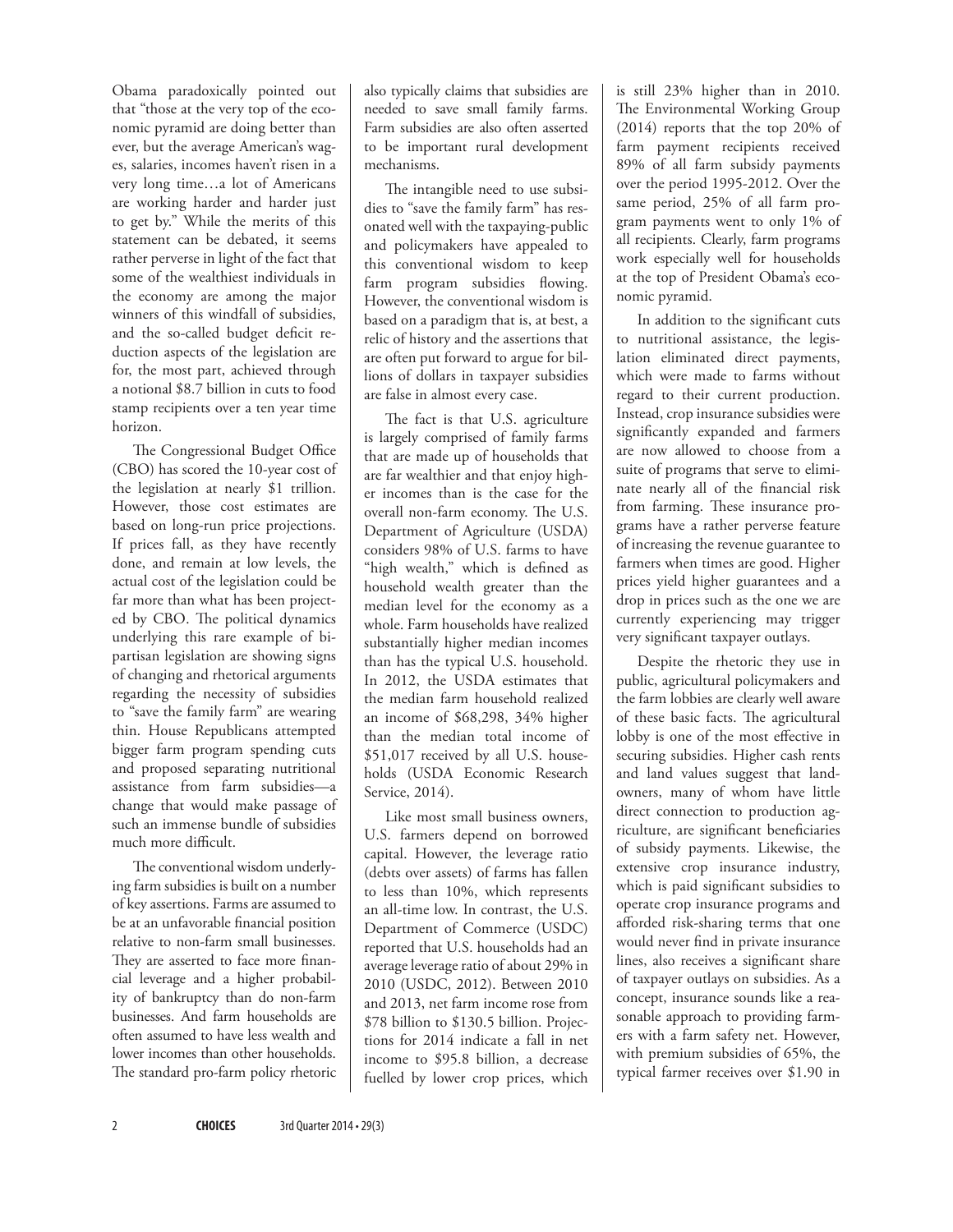payments for each \$1 in premiums he or she pays. Add to this the substantial subsidies paid to crop insurance companies to operate the programs and it is easy to see how the CBO baseline score for crop insurance is over \$41 billion over the next five years.

## **The Economic Efficiency and Welfare Effects of the 2014 Farm Bill**

The above discussion clearly indicates that the farm program components of the 2014 Farm Bill deserve careful, thoughtful, critical assessments in terms of their potential economic benefits and costs. If the traditional arguments put forward by proponents of income transfers to the farm sector are largely vacuous which, from a factual perspective, certainly appears to be the case, then what economic welfare rationales for those programs do or do not exist? As discussed above, the six articles in this new *Choices* theme, *The 2014 Farm Bill—An Economic Welfare Disaster or Triumph?*, generally correspond to the major titles in the new farm bill. In his article, Professor Bruce Babcock considers the rationale for and the structure of the new subsidy programs introduced in Title I of the farm bill under the guise of farm income safety net programs. He concludes that Becker's hypothesis about the likely structure of programs that benefit the few at the expense of the many applies with respect to the new subsidy programs introduced in the 2014 Agricultural Act. In general, Becker argued, lobbies will seek subsidy programs for the interest groups they represent that tend to minimize adverse economic effects in order to maximize the income transfers while, at the same time, justifying the programs with superficially plausible arguments that often have little basis in fact. He concludes that such seems to be the case for the new quasi-price and -revenue support programs (Price Loss Coverage and Agricultural Risk Coverage) that are tied to a farm's historical production of a crop rather than the farm's current production decisions.

Professor Eric Lichtenberg examines the economic rationales for and the efficiencies of the plenitude of conservation programs authorized under Tittle II of the 2014 Agricultural Act. His careful assessment indicates that, while some of those programs are effective with respect to objectives such as soil conservation and reduced water pollution, many are poorly targeted, tend to be less efficient than they could be, and, in some cases (for example, the Conservation Stewardship Program), appear to provide few or no environmental or other conservation benefits.

Two articles address trade and international aid-related issues. Professors Christopher Barrett and Erin Lentz examine the problems associated with international emergency food aid that derive from cargo preference (requiring that emergency aid be transported on ships flagged in the United States), requiring sourcing of U.S. food aid from the United States instead of locally or regionally relative to the location where the aid is needed, and the monetization of food aid (where some non-government aid agencies sell aid food in markets in or near the country in which they operate and use the funds for other forms of assistance). They conclude that the evidence indicates that the extent to which emergency aid is required to be sourced in the United States rather than locally, monetization of aid is permitted, and cargo preference is required makes the U.S. emergency food aid programs very inefficient, both with respect to the amount of aid that can be provided with the aid budget and the timeliness with which the aid is provided. The cost of these inefficiencies is substantial in human terms: millions of lives that could be saved are not saved. The long-run morbidity consequences of malnutrition for, perhaps especially, children associated with the long delays that result from cargo preference and requiring U.S. sourcing in delivering emergency food aid are also extensive.

Professor Colin Carter investigates the trade policy implications of the 2014 Farm Bill with a particular focus on two aspects of the legislation: the new dairy margin protection program and the deliberate decision of the House and Senate agricultural committees to fail to address the trade relations and World Trade Organization (WTO) violations associated with the livestock-related Countryof-Origin Labeling (COOL) provisions of the 2008 Farm Bill in the new legislation. Both with respect to COOL and the new dairy program, as appears generally to be the case with all of the new subsidy programs, the 2014 Farm Bill appears to pay little attention to current U.S. trade commitments and is likely to adversely affect the ability of the United States to negotiate new trade agreements (such as through the Trans Pacific Partnership initiative) that will create broadbased economic benefits for U.S. consumers, exporters, and the U.S. economy as a whole.

The federal agricultural insurance program has become the elephant in the room with respect to farm subsidy spending, not least because it is politically sellable since it appears to provide subsidies to farmers when they most need them (when yields or incomes are somewhat lower than average). Currently, the program accounts for about 30% of all farm program subsidy spending, an estimated \$8 billion a year or more, according to the CBO, and typically exceeds total annual federal spending on all conservation, foreign aid, and public agricultural research and development programs. Professor Brian Wright examines the economic benefits and costs of the federal agricultural insurance program and finds